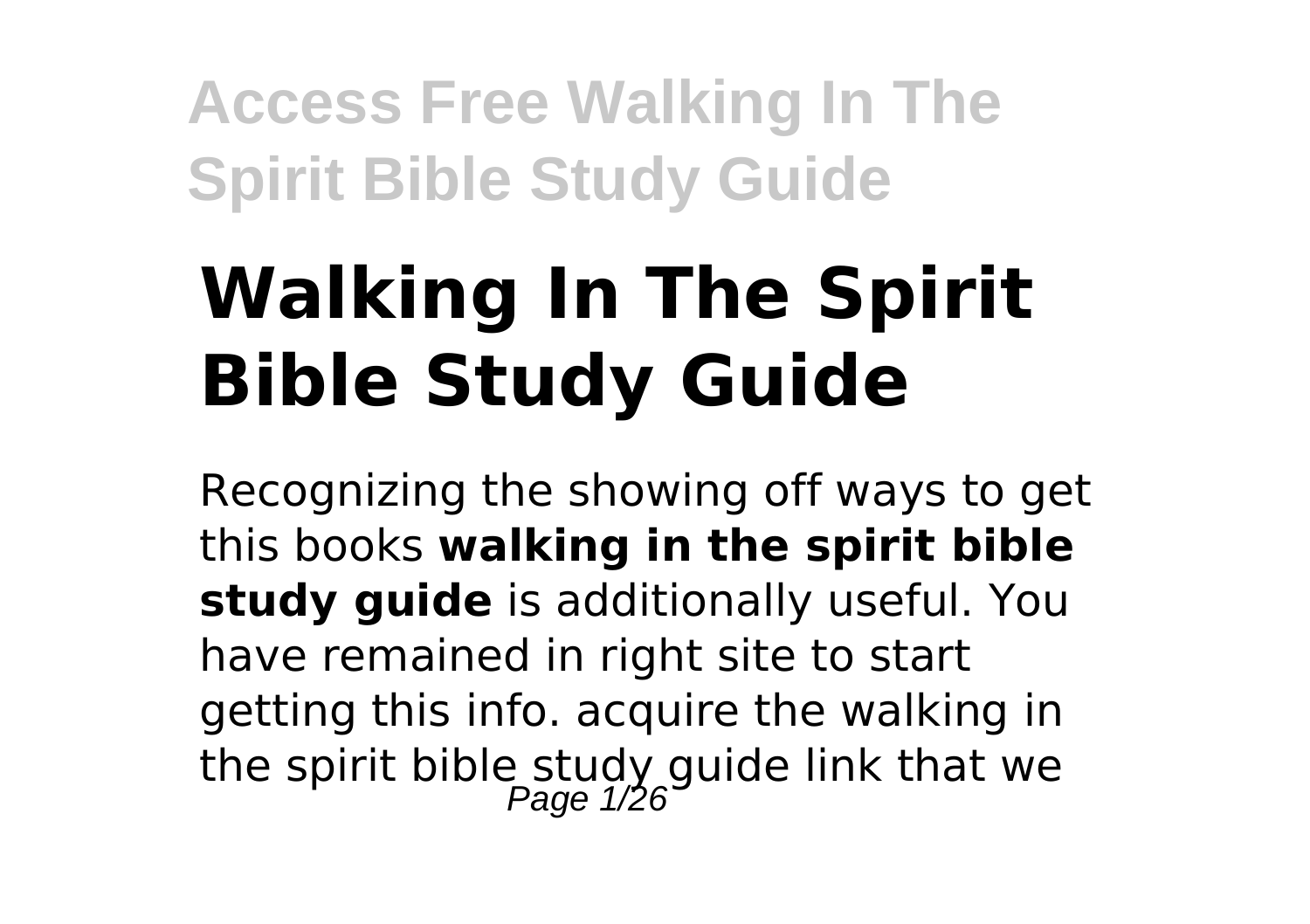have the funds for here and check out the link.

You could buy lead walking in the spirit bible study guide or acquire it as soon as feasible. You could speedily download this walking in the spirit bible study guide after getting deal. So, subsequent to you require the book swiftly, you can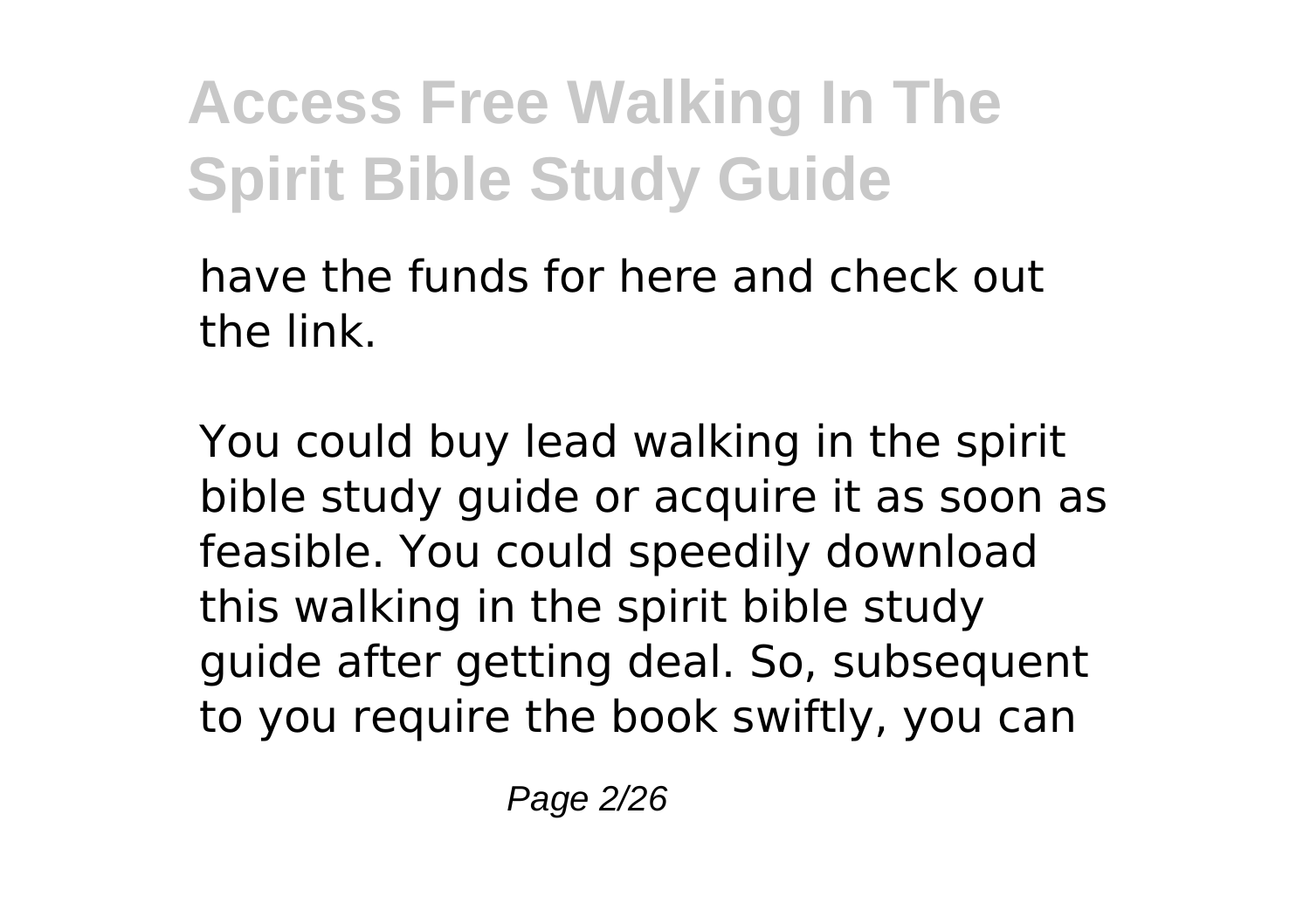straight acquire it. It's in view of that utterly easy and suitably fats, isn't it? You have to favor to in this announce

is one of the publishing industry's leading distributors, providing a comprehensive and impressively highquality range of fulfilment and print services, online book reading and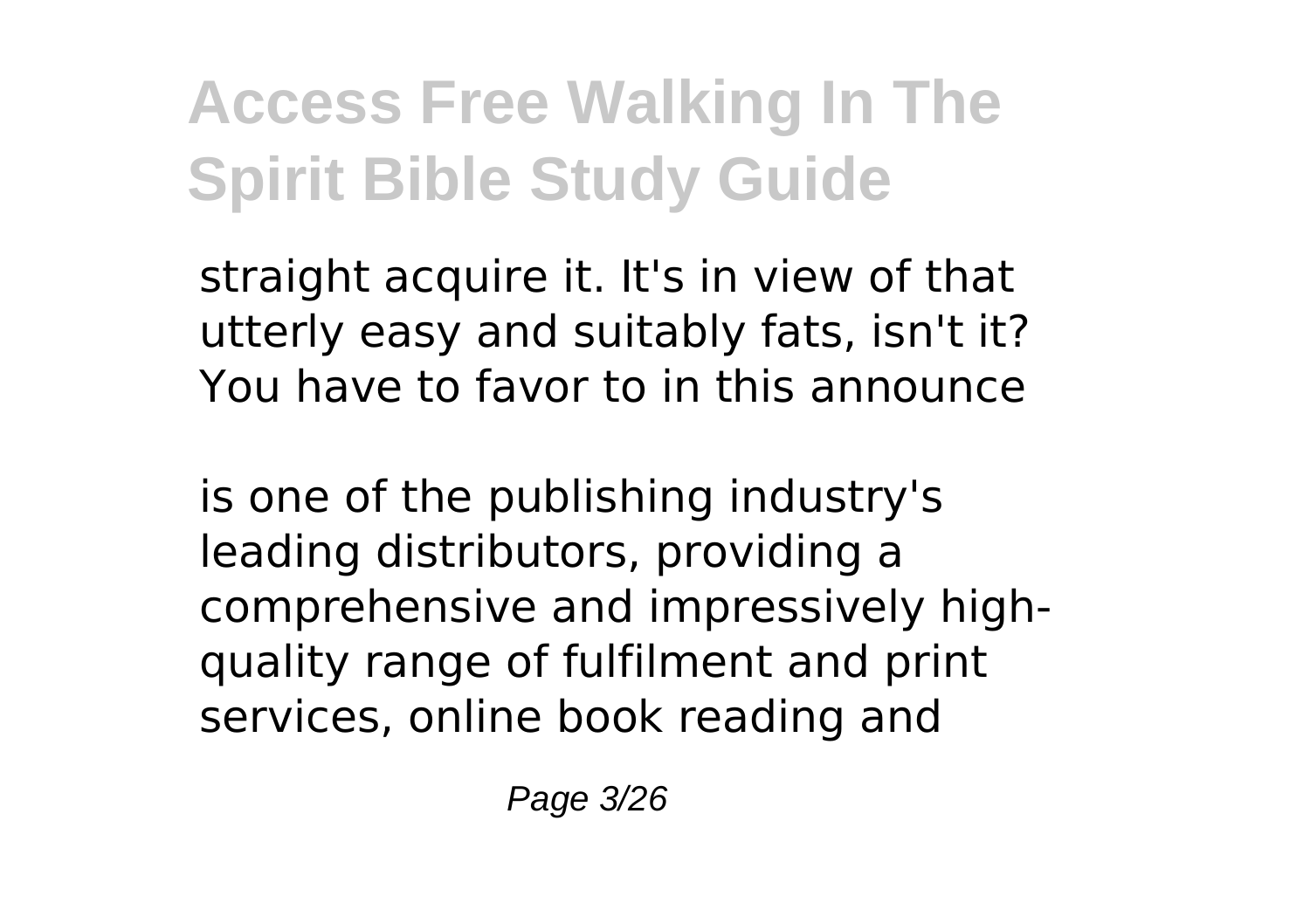download.

### **Walking In The Spirit Bible**

To walk in the Spirit is to: 1. Walk away from sin. Sin is disobedience to the revealed will of God. Walk away from sin by having the sin nature... 2. Walk away from any other supposed "way" to God. The context in Galatia can be ours, too.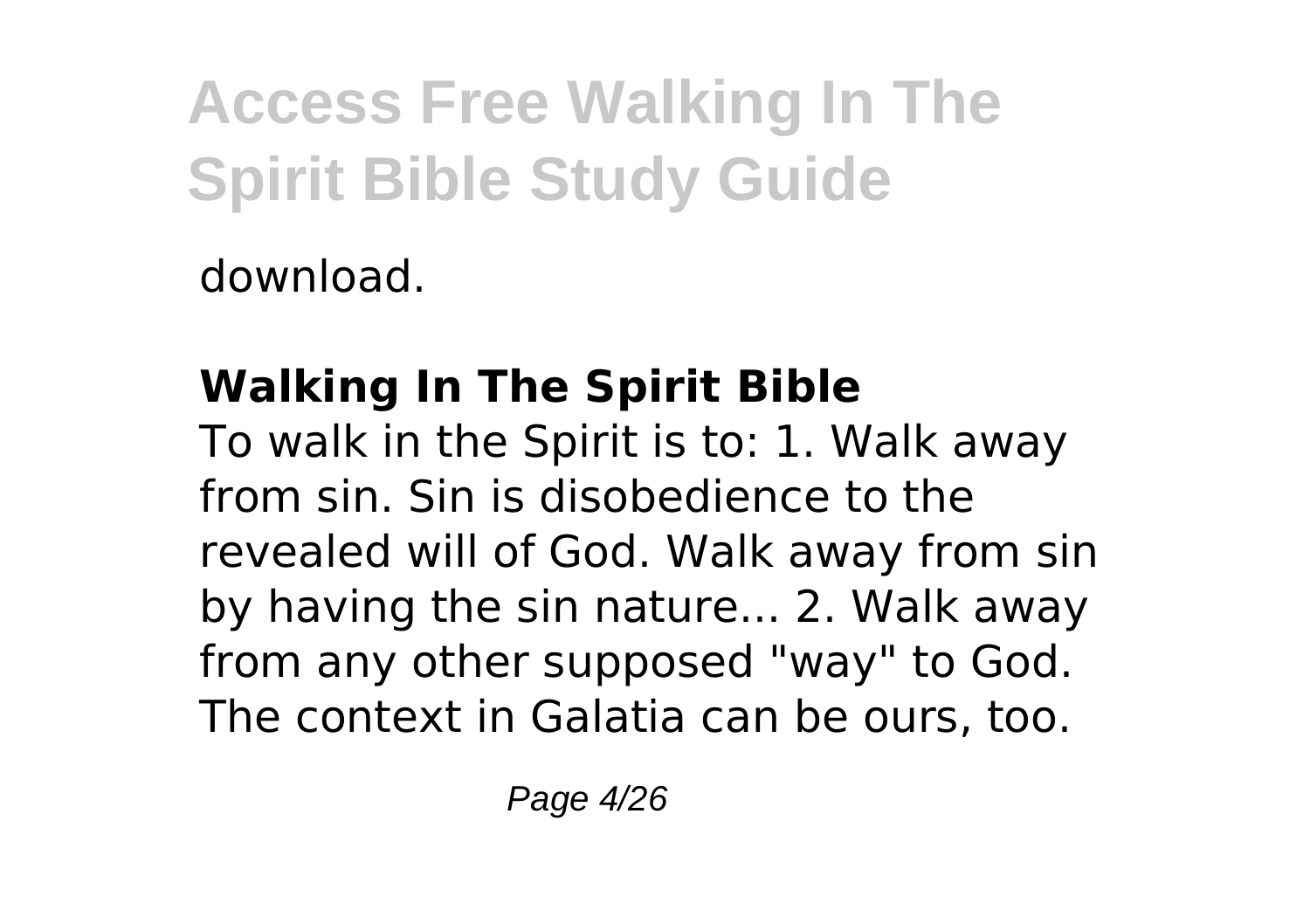Walk away from any idea that... 3. Walk towards the truth of

#### **"Walk in the Spirit" - What it Means and How to Do It**

2 Corinthians 5:7 - (For we walk by faith, not by sight:) Galatians 5:22-24 - But the fruit of the Spirit is love, joy, peace, longsuffering, gentleness, goodness,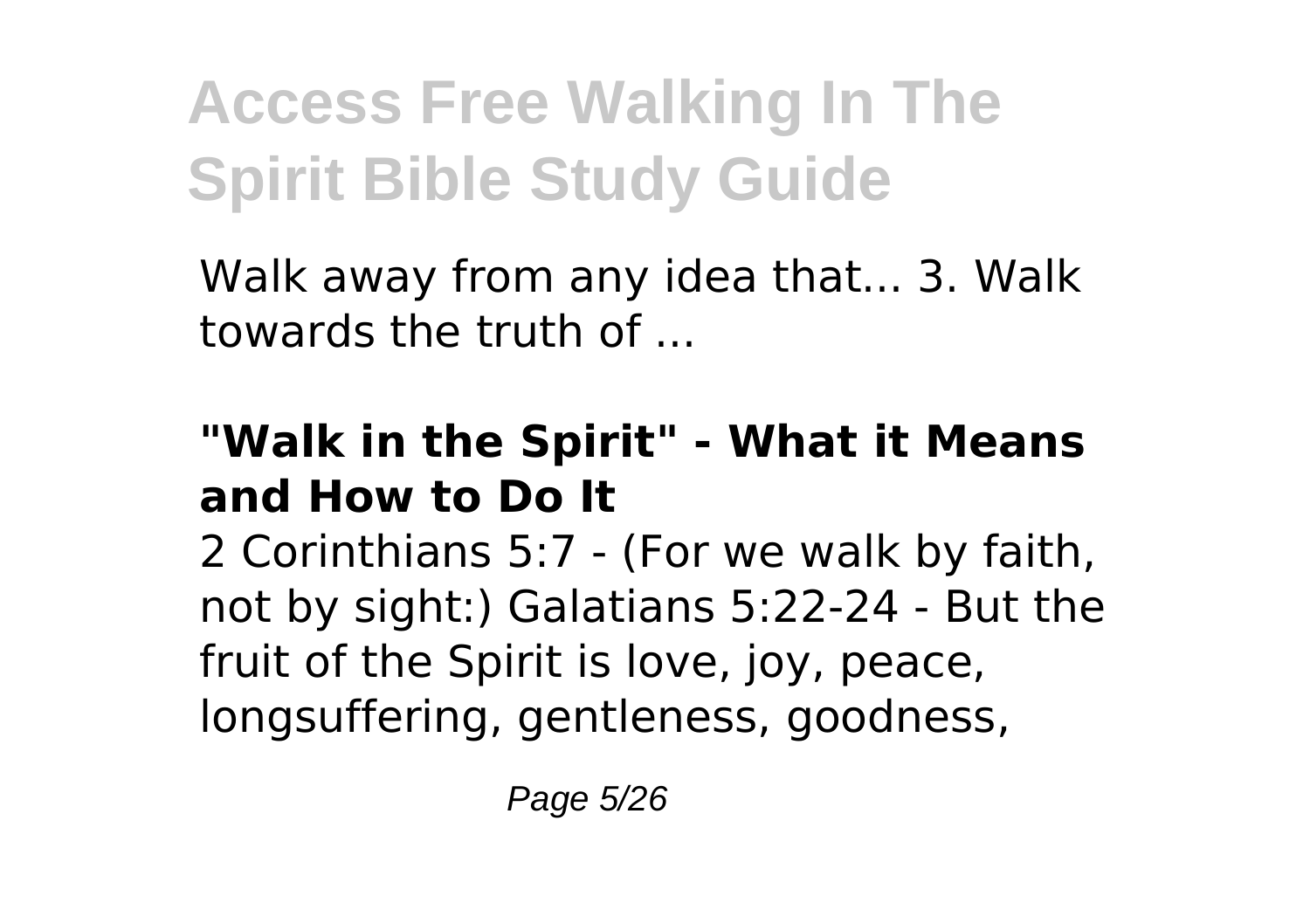faith, (Read More...) Ephesians 5:2 - And walk in love, as Christ also hath loved us, and hath given himself for us an offering and a sacrifice to God for a sweetsmelling savour.

#### **BIBLE VERSES ABOUT WALKING IN THE SPIRIT**

"Walk in the Spirit" in Scripture: So I say,

Page 6/26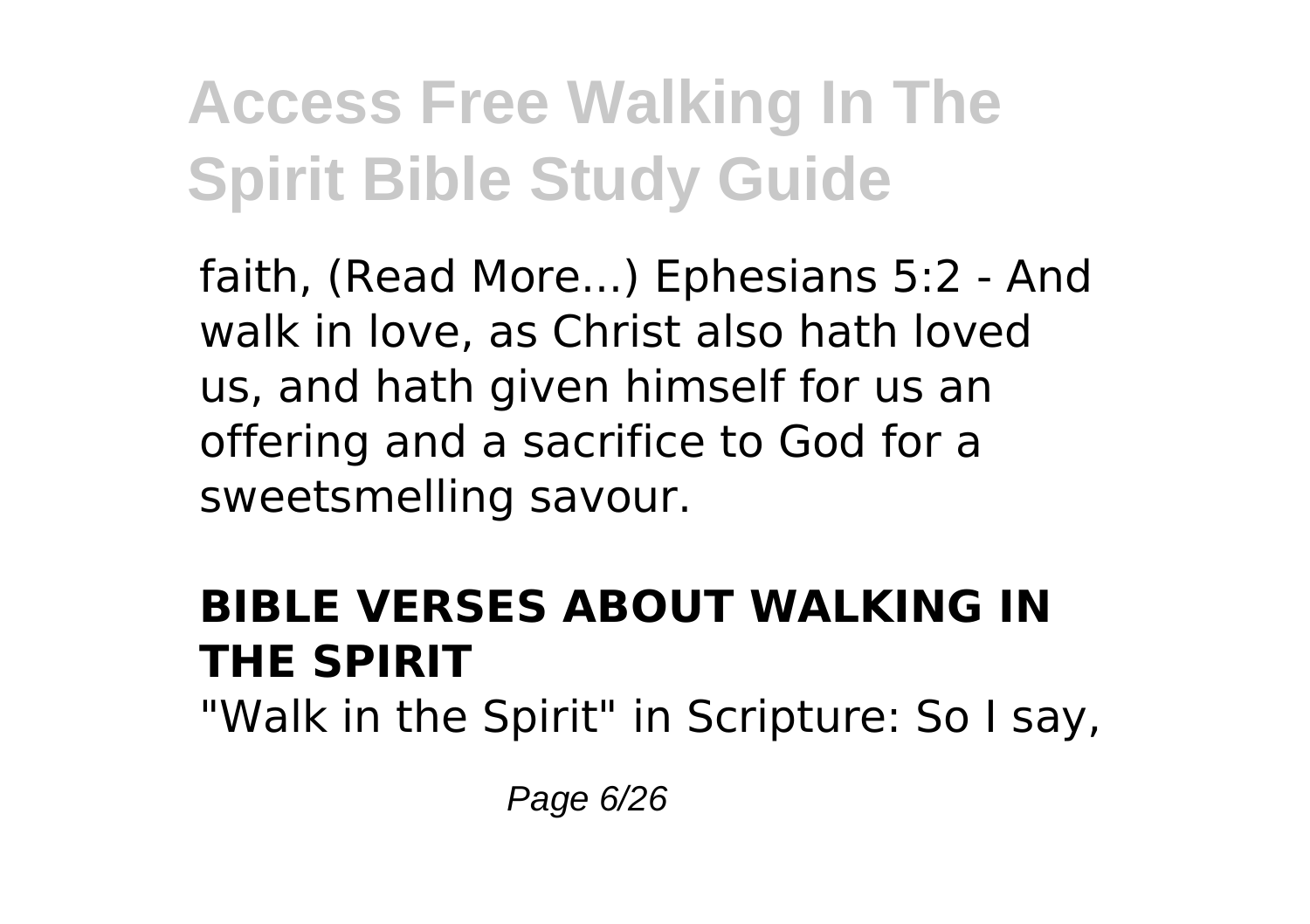walk by the Spirit, and you will not gratify the desires of the flesh. For the flesh desires what is contrary to the Spirit, and the Spirit what is contrary to the flesh. They are in conflict with each other, so that you are not to do whatever you want.

#### **How Do We "Walk in the Spirit"? The**

Page 7/26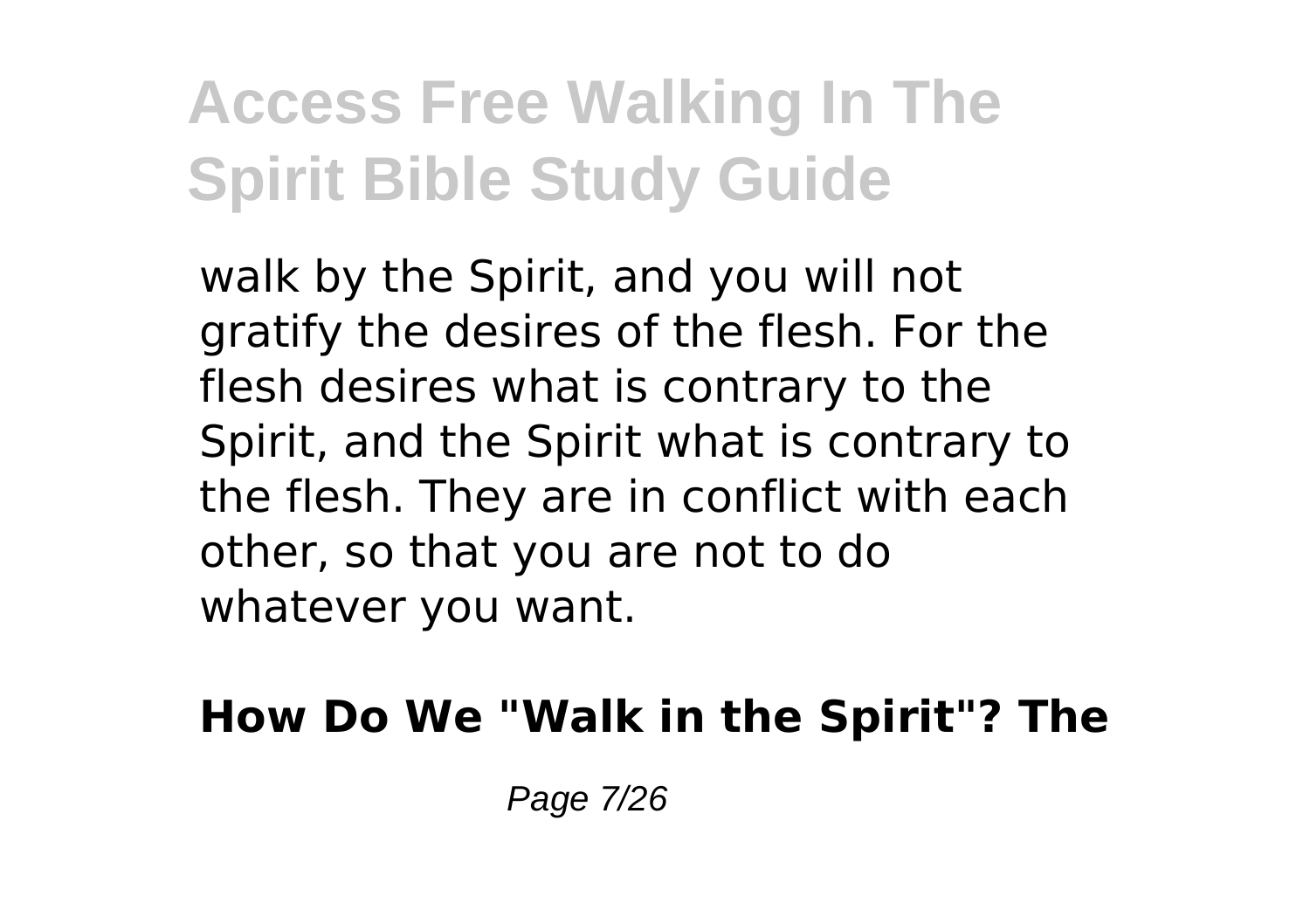### **Meaning of Galatians 5:16**

The key to walking daily in the Spirit is to trust God with all of our hearts and lean not on our understanding. Every day we must trust what we are hearing from the Lord through His Word and the promptings of the Holy Spirit. When we act in faith upon His Word and His guidance, God will work through us both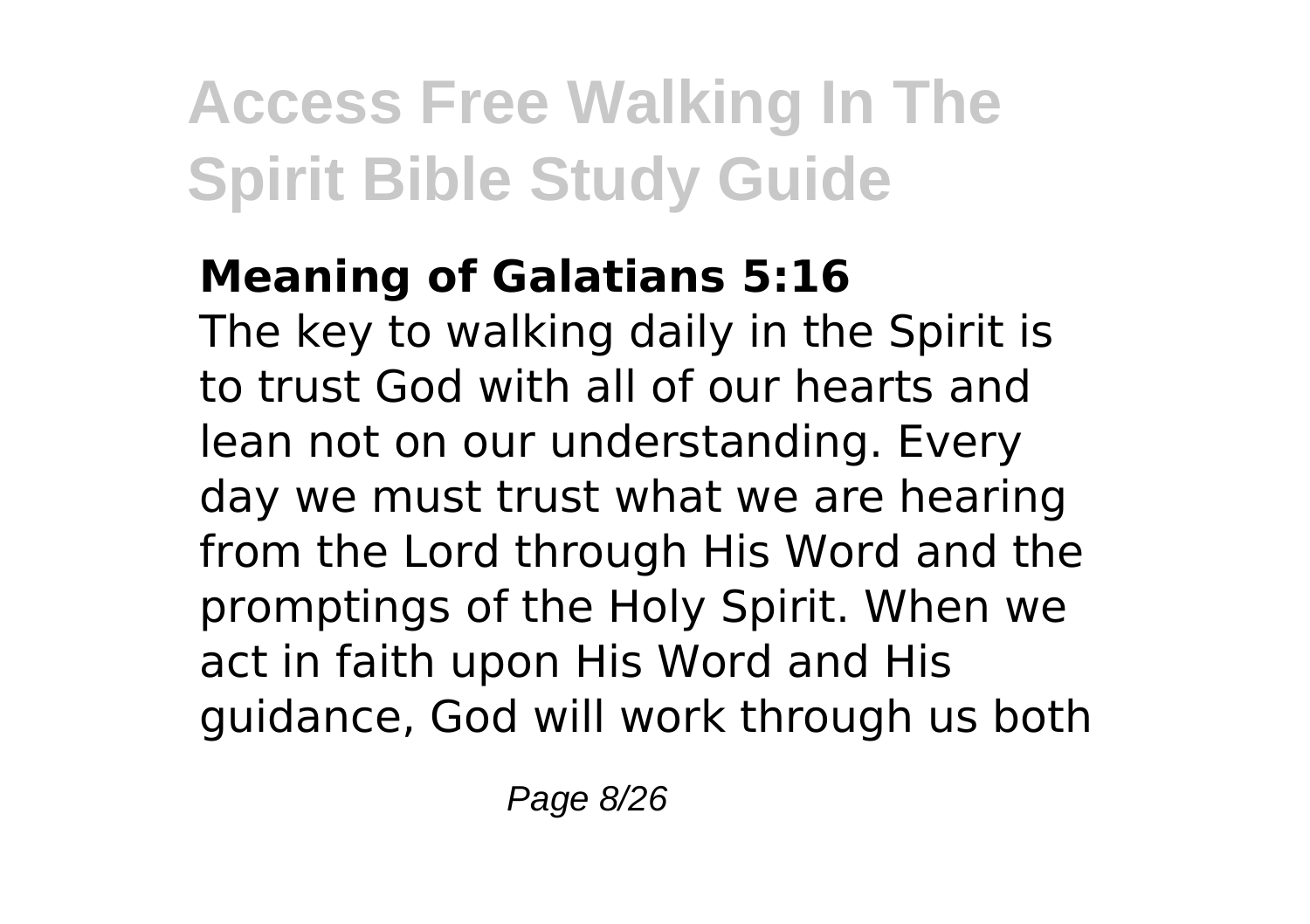to will and do of His good pleasure.

#### **How To Walk In The Spirit Everyday – 3 Simple Tips For You ...**

The biblical norm for all believers is that they walk in the Spirit: "If we live in the Spirit, let us also walk in the Spirit" (Galatians 5:25, KJV; cf. Romans 8:14). In other words, the Spirit gave us life in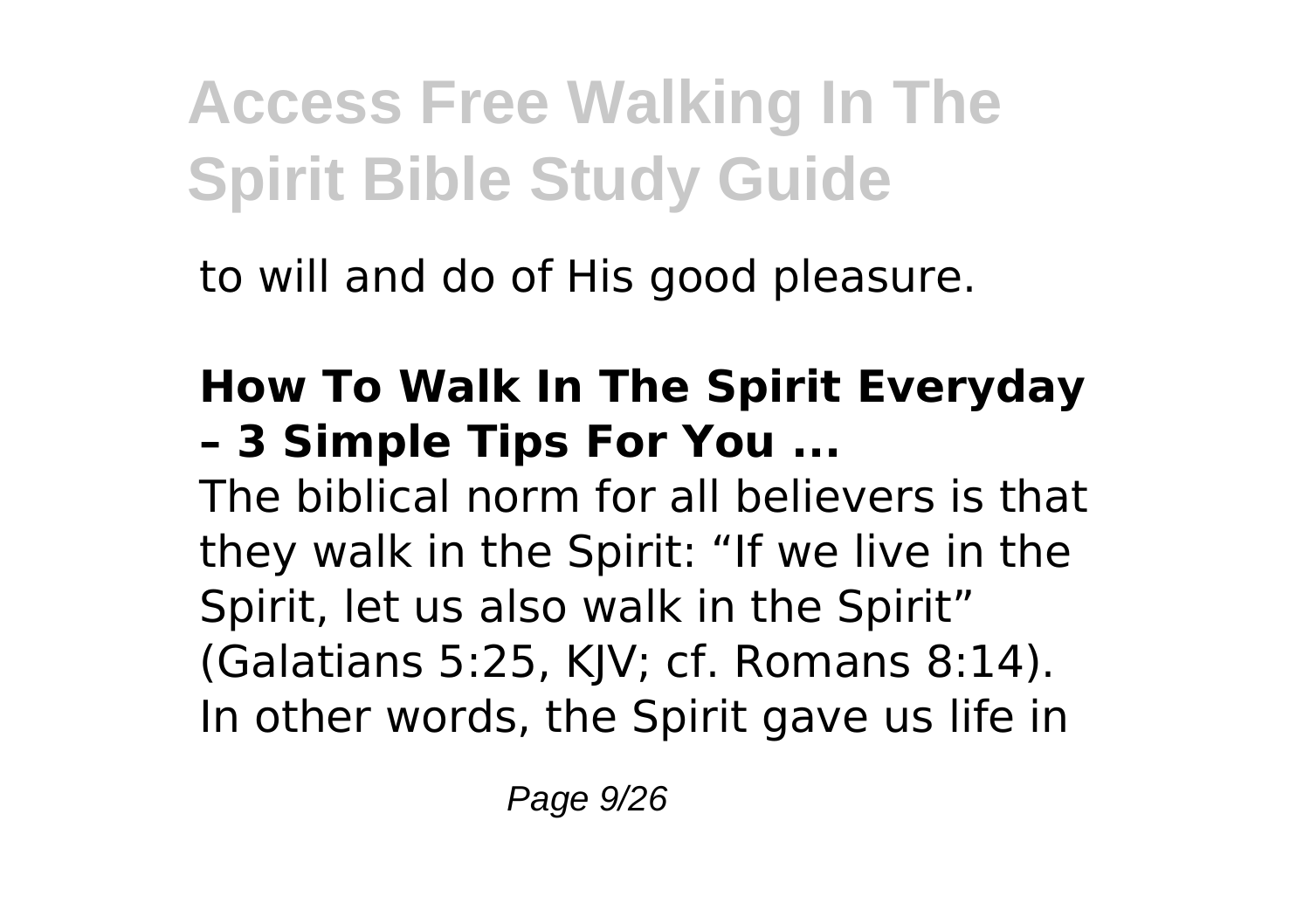the new birth (John 3:6), and we must continue to live, day by day, in the Spirit.

### **What does it mean to walk in the Spirit? | GotQuestions.org**

Walking in the Spirit is similar to being filled with the Holy Spirit. Walking implies that the Spirit is going

Page 10/26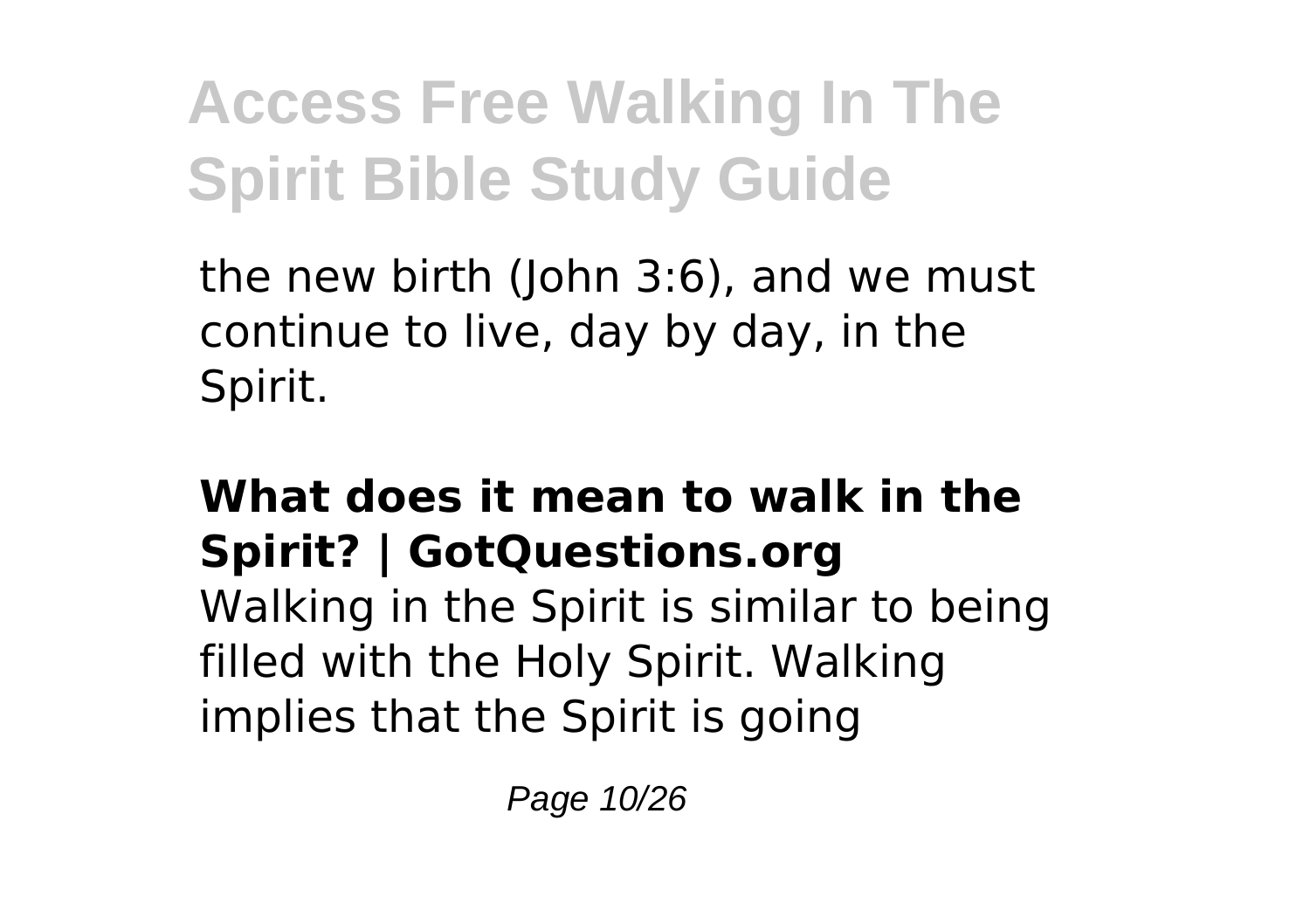somewhere—there's a destination. He always goes to the same place, to that which brings God glory. In contrast, the flesh is always moving to that which will please itself. Walking is continuous.

**Walking in the Spirit | Tony Evans** The secret of the Christian life is to walk in the power of the Holy Spirit and thus

Page 11/26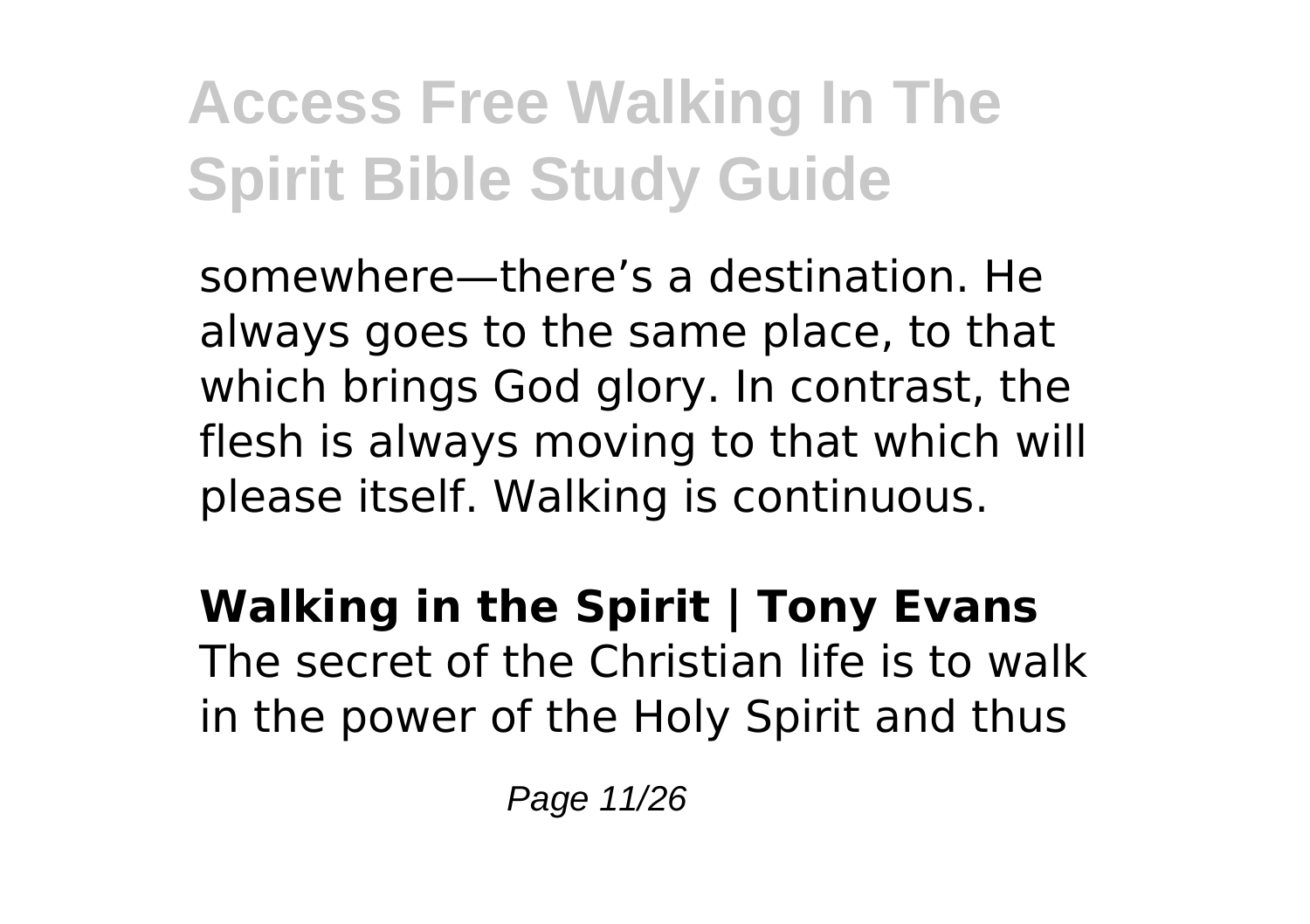allow the Lord Jesus to live His abundant life in and through us in all of His resurrection power (Acts 4:13). If I try to live the Christian life in my own fleshly effort, it does become complex, difficult and even impossible to live.

### **Teaching Lesson: Walking in the Spirit | Cru**

Page 12/26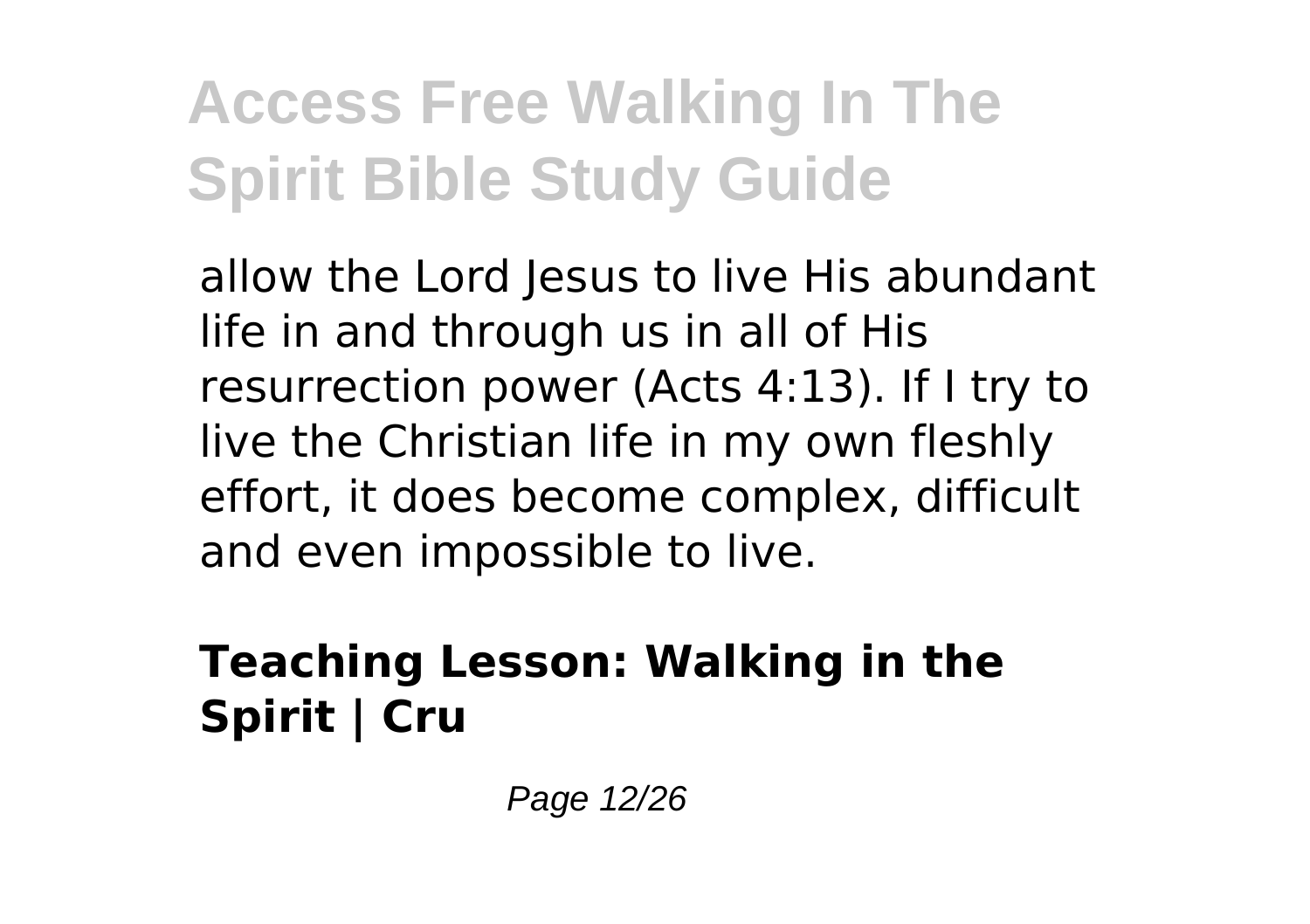I say then: Walk in the Spirit, and you shall not fulfill the lust of the flesh. King James Bible This I say then, Walk in the Spirit, and ye shall not fulfil the lust of the flesh. Christian Standard Bible I say then, walk by the Spirit and you will certainly not carry out the desire of the flesh. Contemporary English Version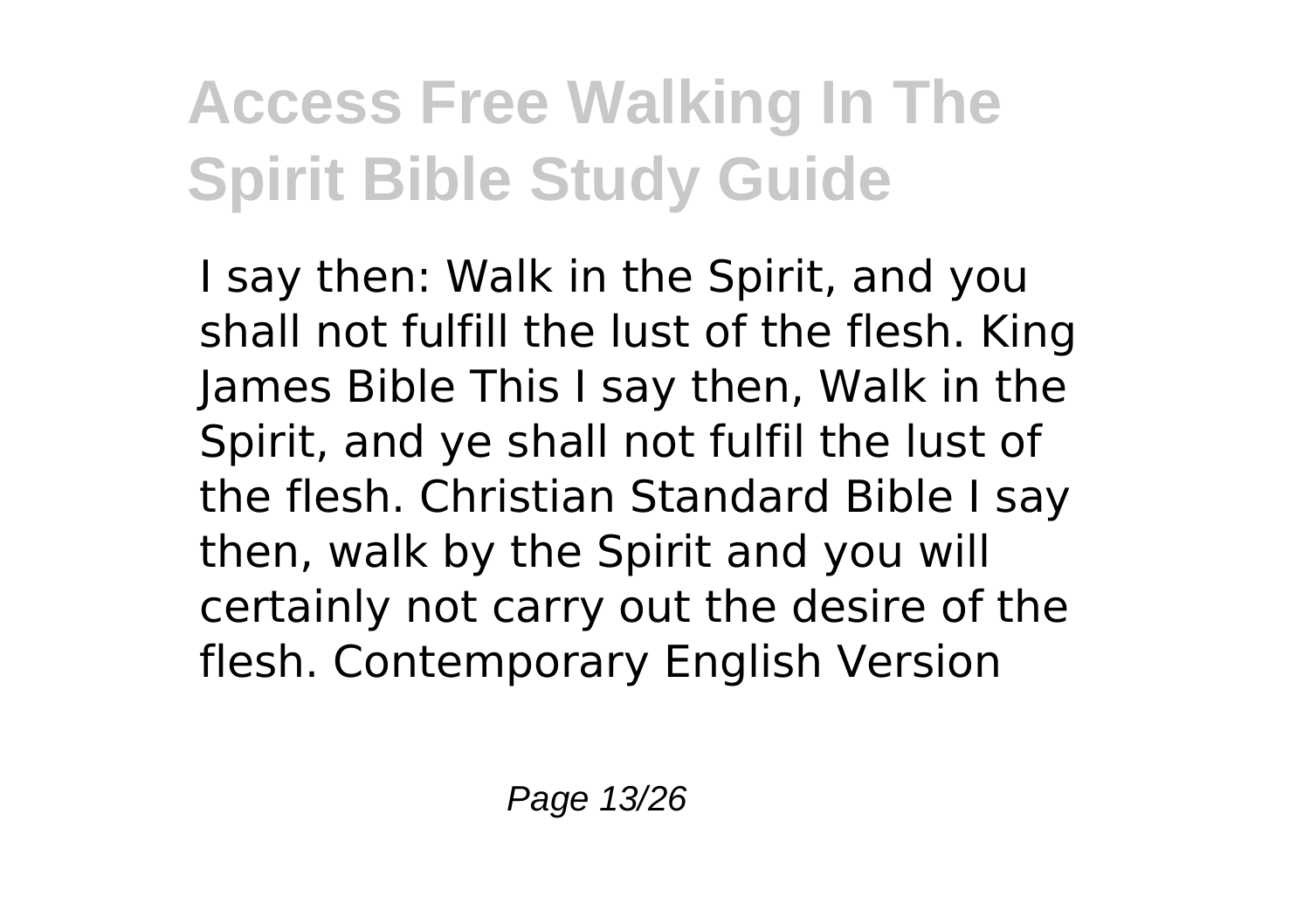#### **Galatians 5:16 So I say, walk by the Spirit, and you will ...**

Let us also walk in the Spirit--i.e.,by the ruleof the Spirit, as the Spirit dictates (comp. Galatians 5:16, and the Note). The life which the Spirit quickens needs human co-operation, an active effort on the part of the Christian, to realise it completely in practice.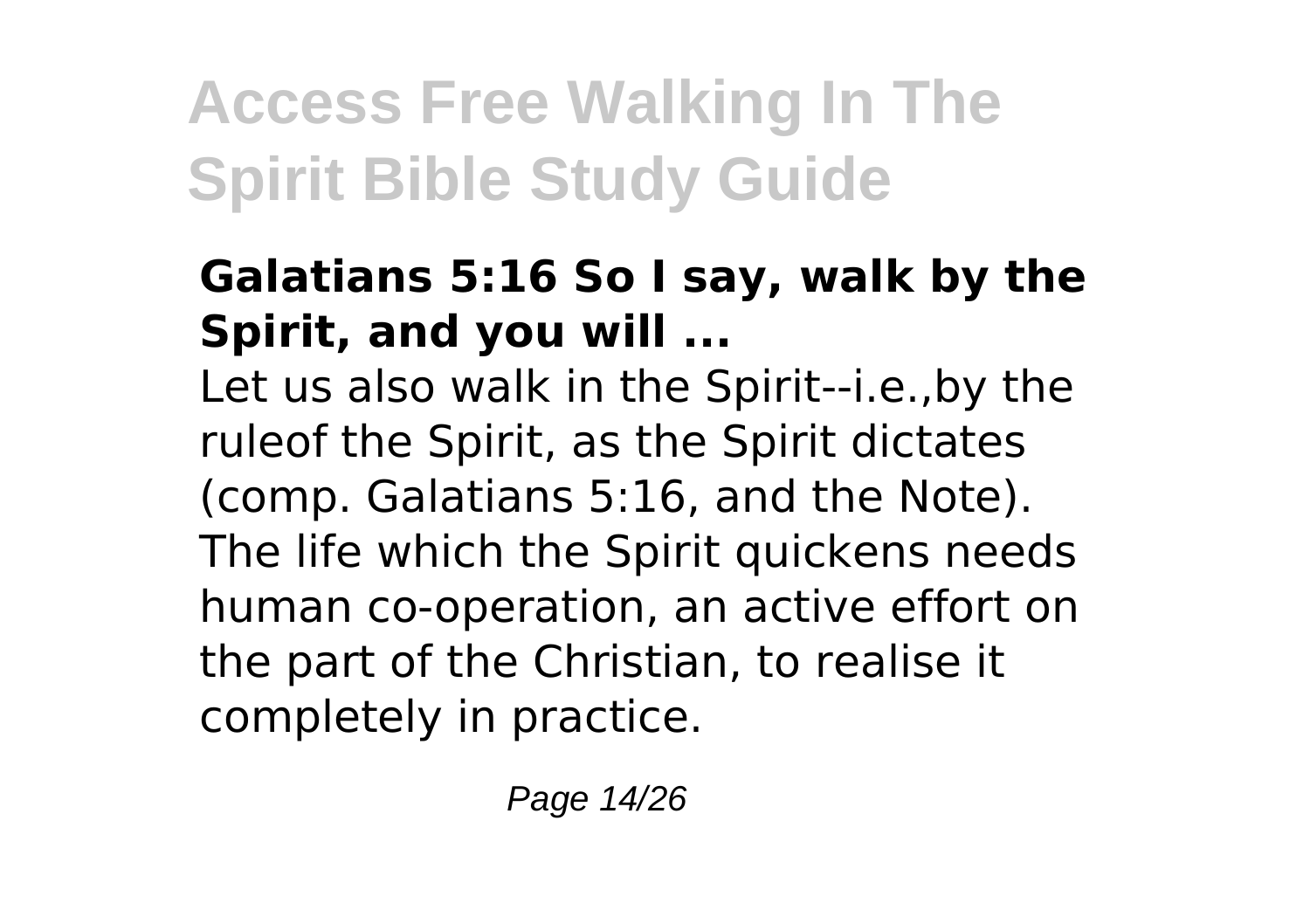### **Galatians 5:25 Since we live by the Spirit, let us walk in ...**

To walk in the Spirit means to live in complete submission to the control of the indwelling Spirit of God (Rom 6:12-13). "Walking in the Spirit" is the opposite of "walking in the flesh" – Paul contrasted the results of these "two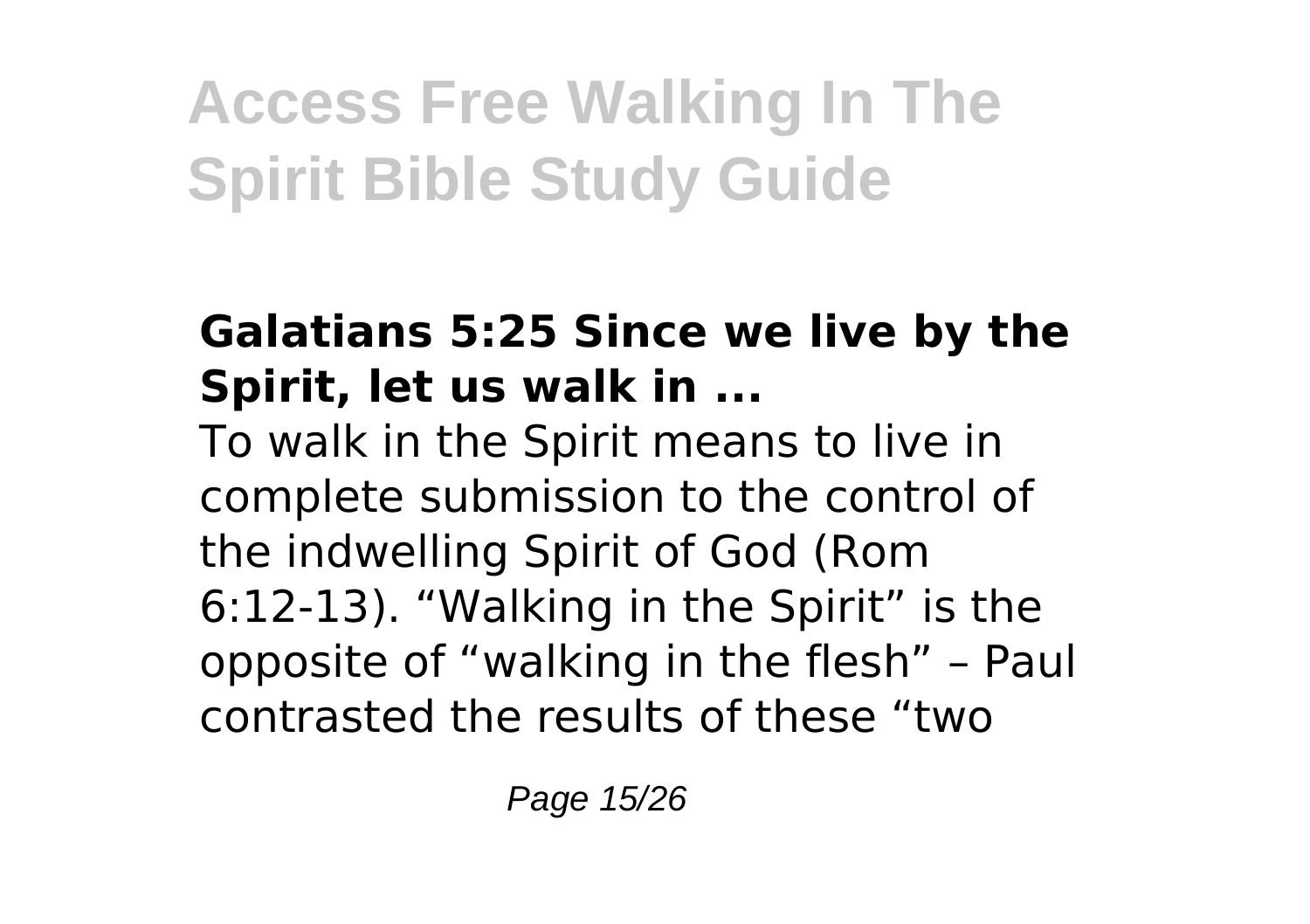walks" in his letter to the Galatians (5:19-23). Walking in the Spirit accomplishes the following: 1.

### **Walking By the Spirit**

[ Walking in the Spirit] I say then: Walk in the Spirit, and you shall not fulfill the lust of the flesh. In Context | Full Chapter | Other Translations Galatians 5:25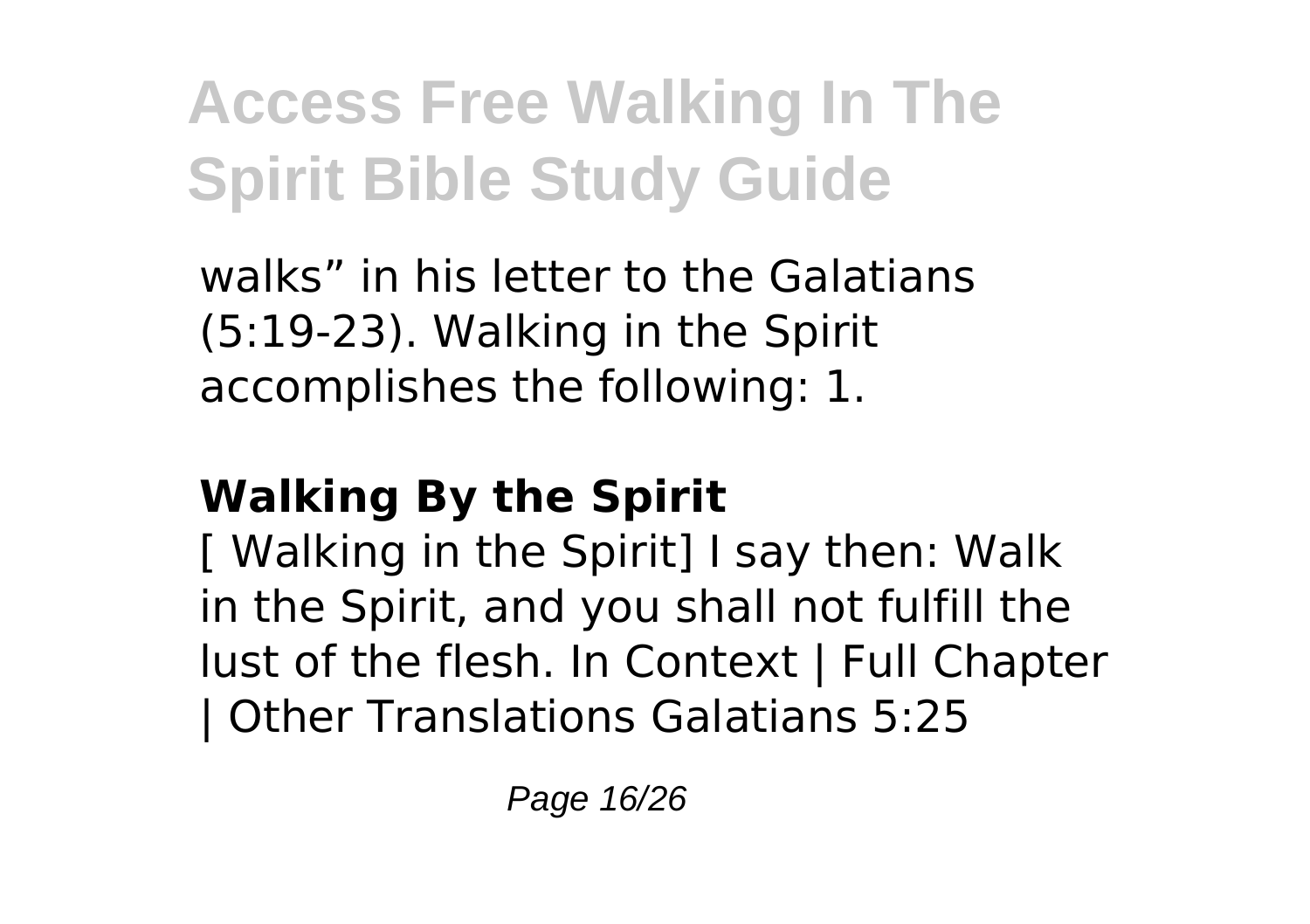**BibleGateway - : walk in the spirit** Walking in the Spirit is the central metaphor for describing what it means to live as a Christian. The person who walks according to the Spirit will in fact have the essence of the Law fulfilled in his life. 2. Set your minds on the things of the Spirit (Rom. 8:5)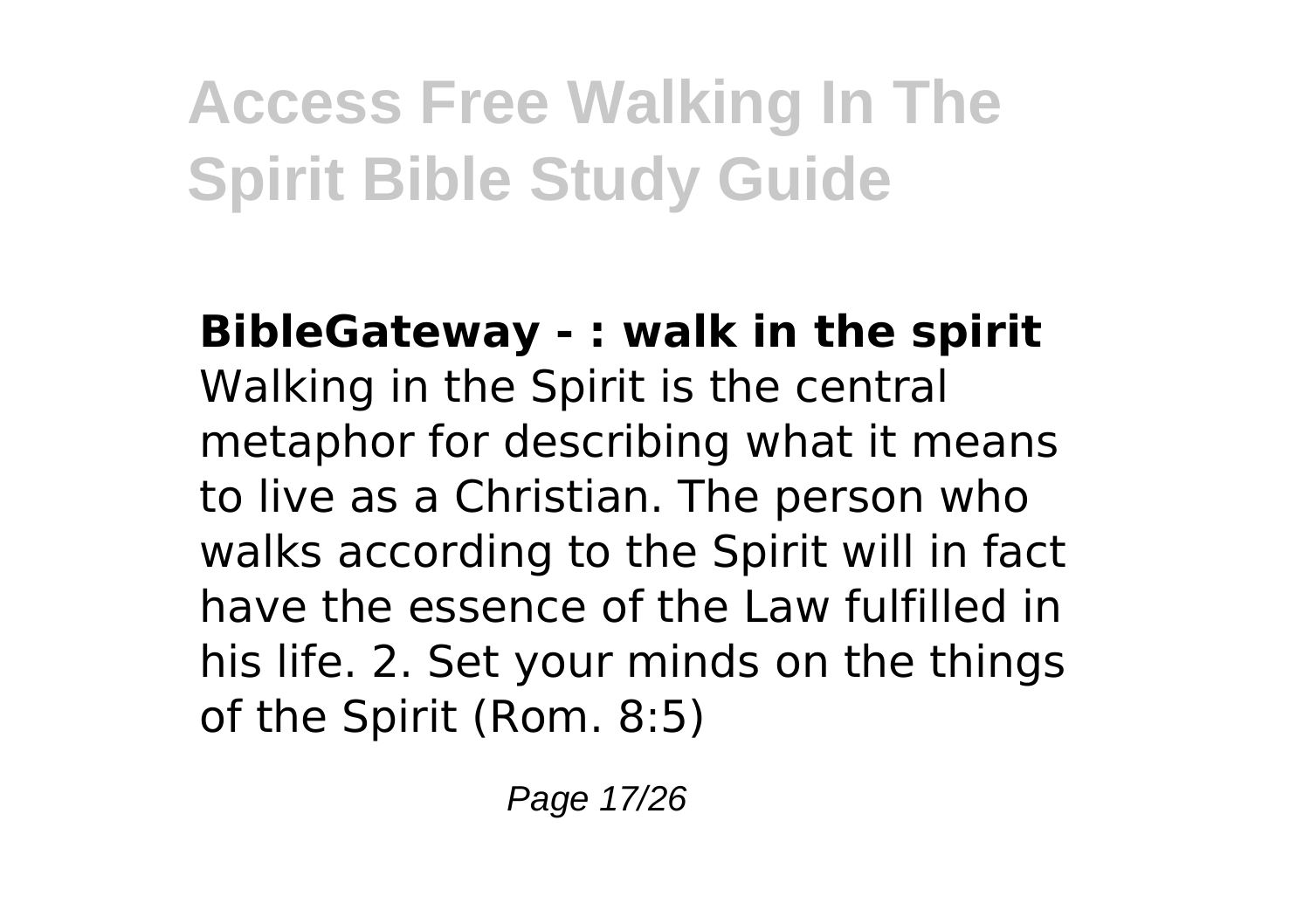### **7 Steps to Walking the Spiritual Walk | Crossway Articles**

To walk in the Spirit produces fruit By walking in the Spirit, something incredible happens. What the Bible calls "fruits of the Spirit" begin to grow in your life—peace, joy, love, faithfulness, and goodness, among other things.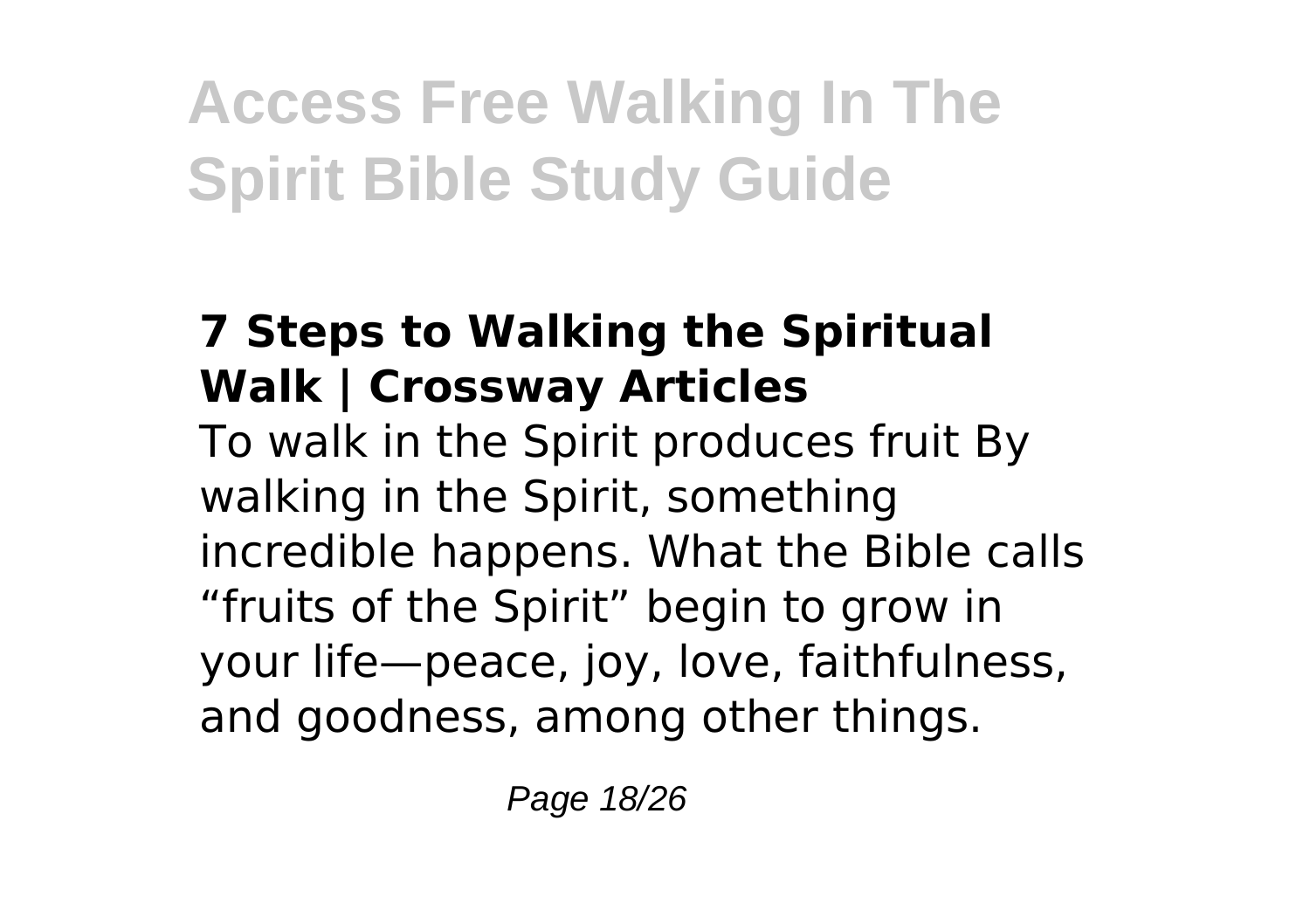(Galatians 5:22) You who were so restless, anxious, and often unhappy, will get a more healthy outlook on life.

### **How can I walk in the Spirit? What does it mean to walk in ...**

The most powerful way to begin walking in the spirit is to start praying in the spirit—it is the gateway to living life

Page 19/26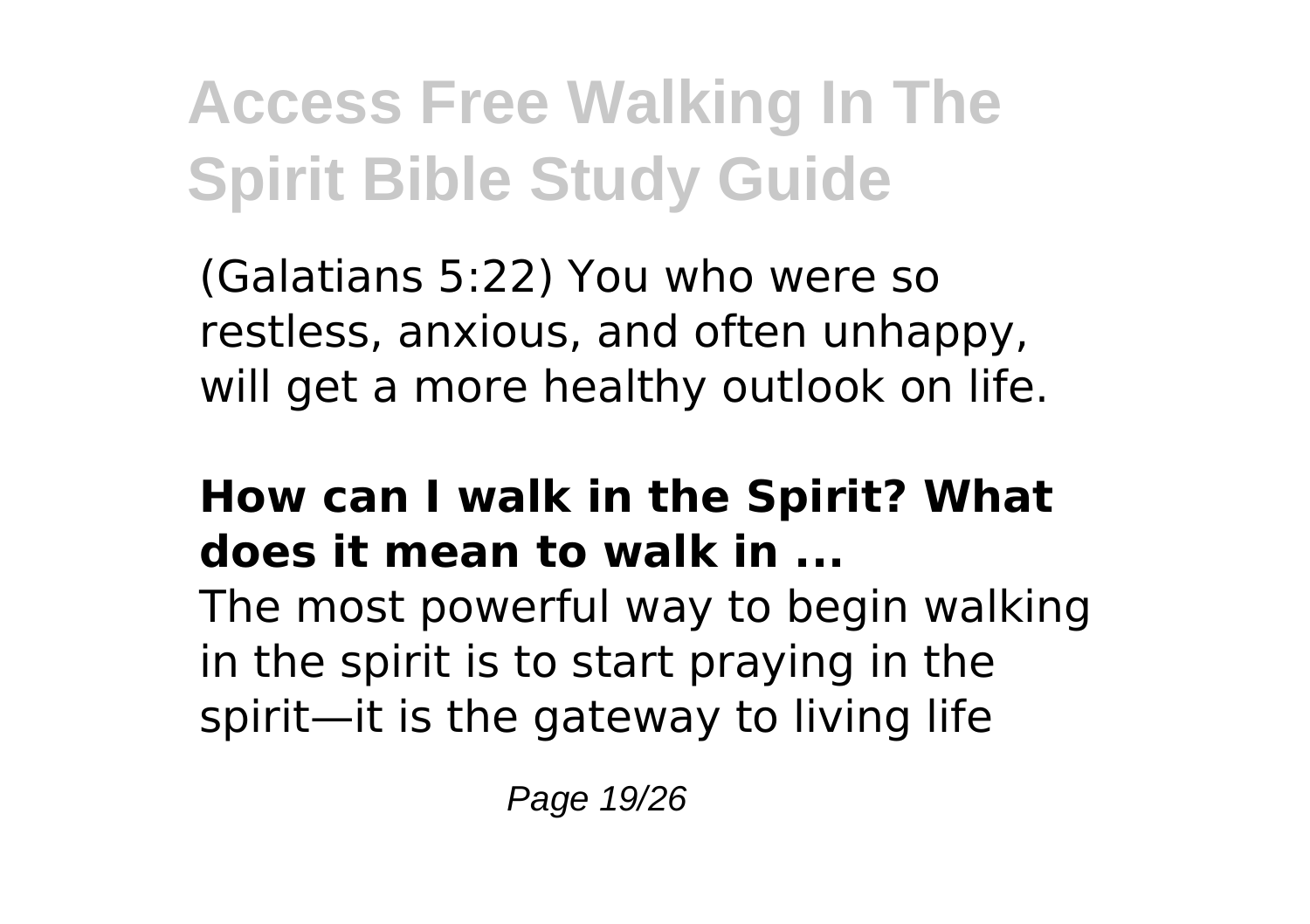above what you have ever known. Praying in the spirit accomplishes so much all at once. It charges and strengthens your spirit. It enables you to overcome the weakness of the flesh—any bad habits.

#### **How to Walk in the Spirit - Kenneth Copeland Ministries Blog**

Page 20/26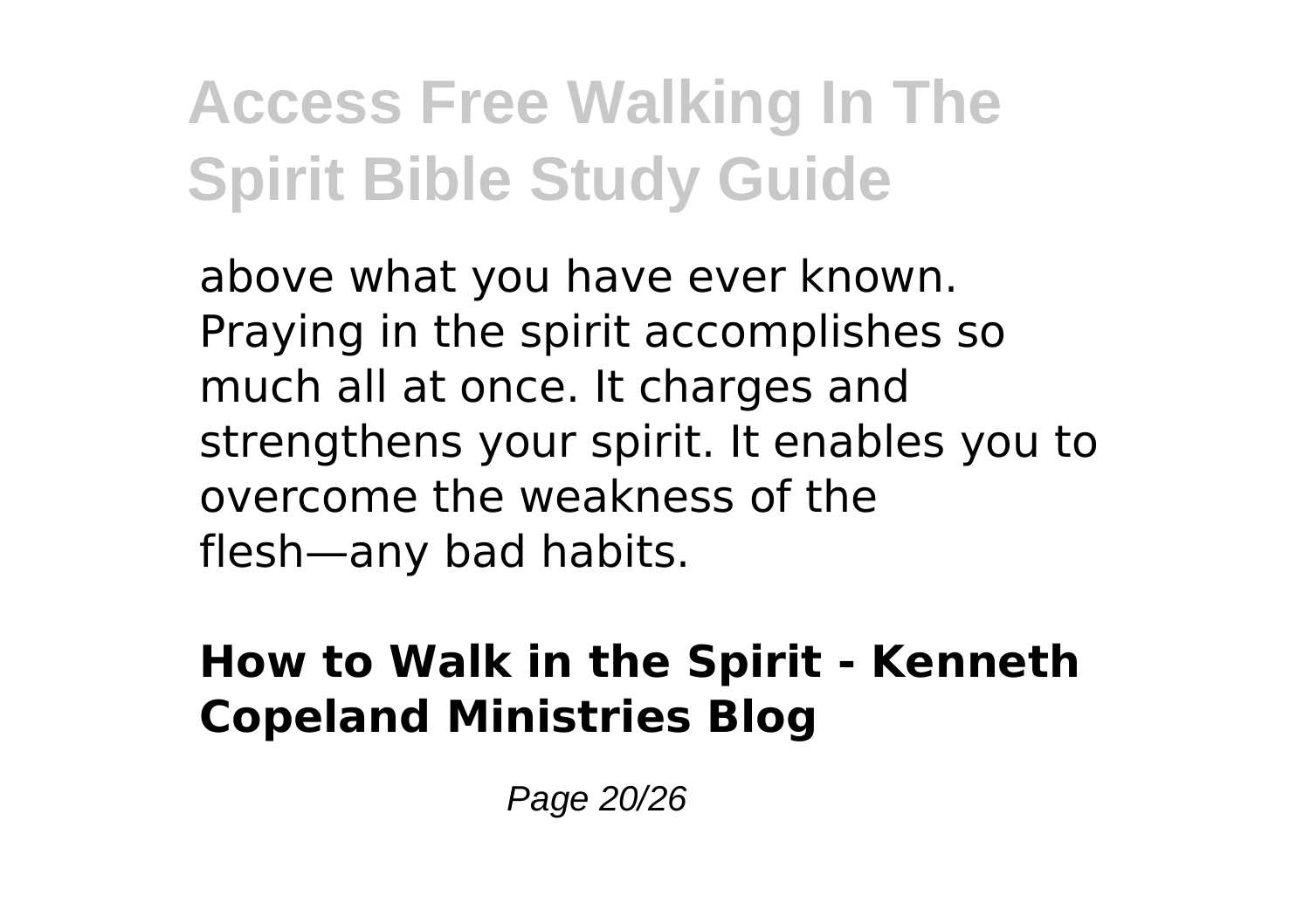Galatians 5:25 | View whole chapter | See verse in context If we live in the Spirit, let us also walk in the Spirit. Ezekiel 36:27 | View whole chapter | See verse in context And I will put my spirit within you, and cause you to walk in my statutes, and ye shall keep my judgments, and do them. Romans 8:4 | View whole chapter | See verse in

Page 21/26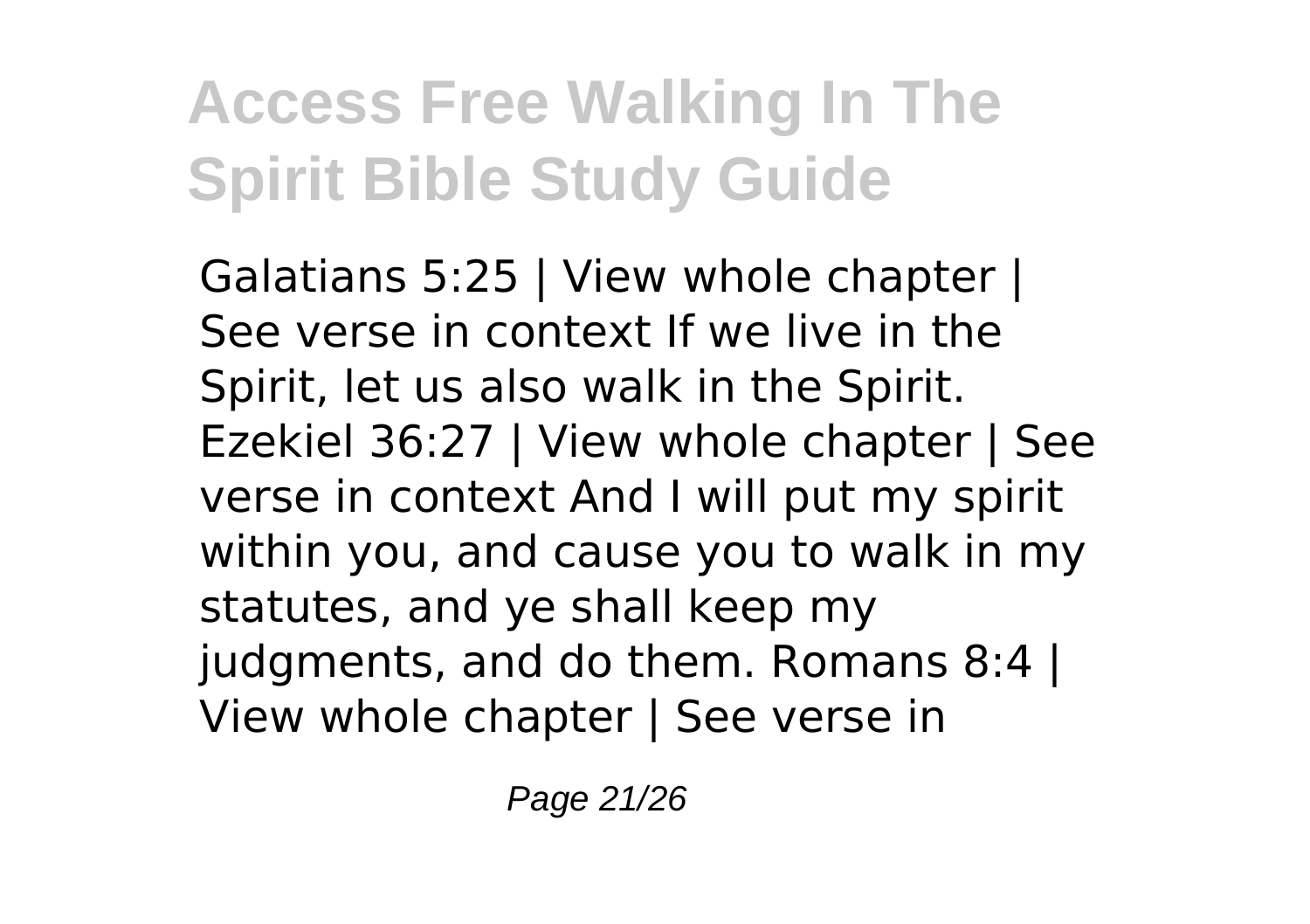context That the righteousness of the law might be ...

### **WALK IN THE SPIRIT IN THE BIBLE**

Spiritual breathing, like physical breathing, is a process of exhaling the impure and inhaling the pure, an exercise in faith that enables you to experience God's love and forgiveness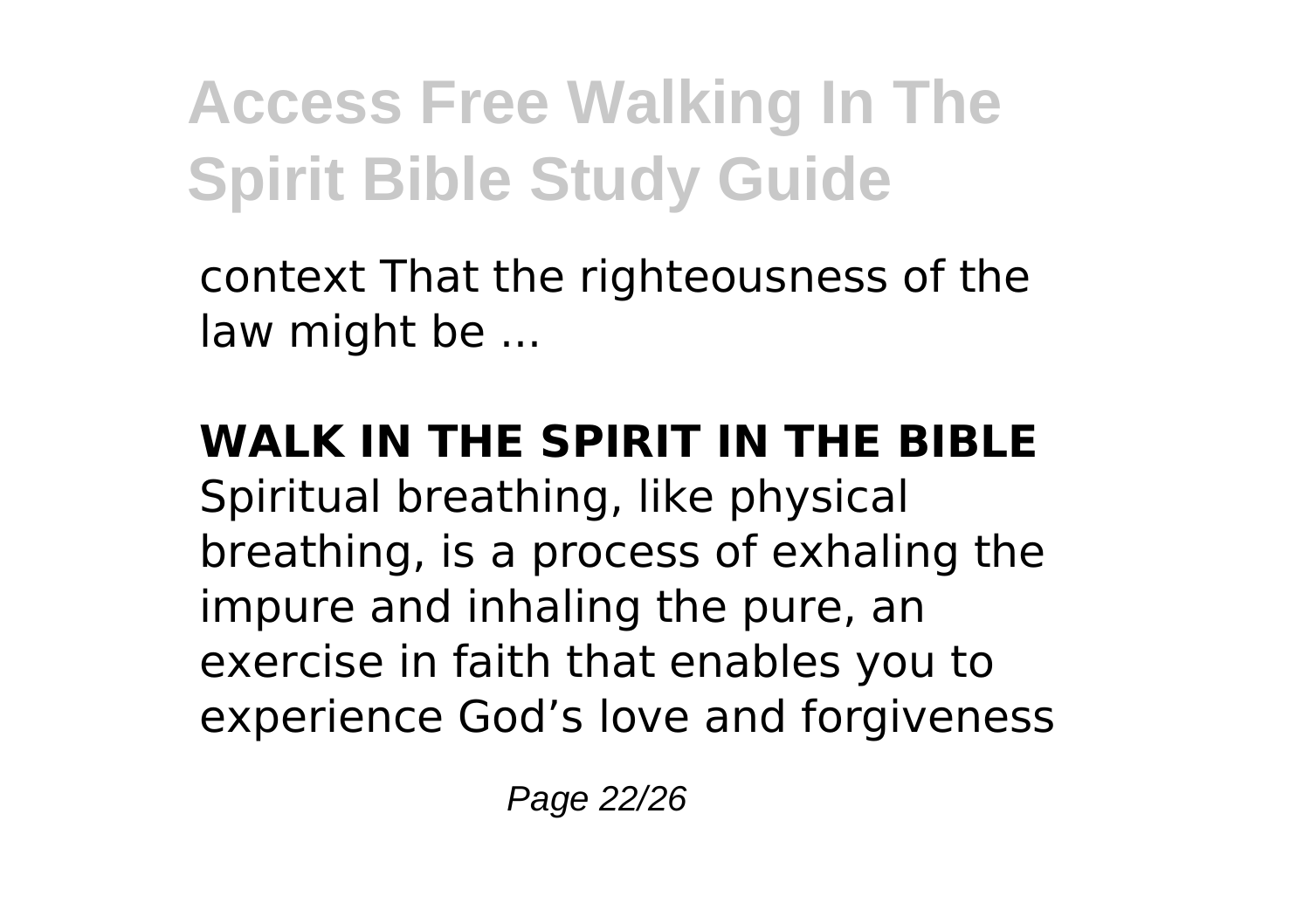and walk in the Spirit as a way of life. The moment you invited Christ into your life as Savior and Lord, you experienced a spiritual birth.

### **How You Can Walk In The Spirit | Cru**

Walking in the Spirit 16 I say then: Walk in the Spirit, and you shall not fulfill the

Page 23/26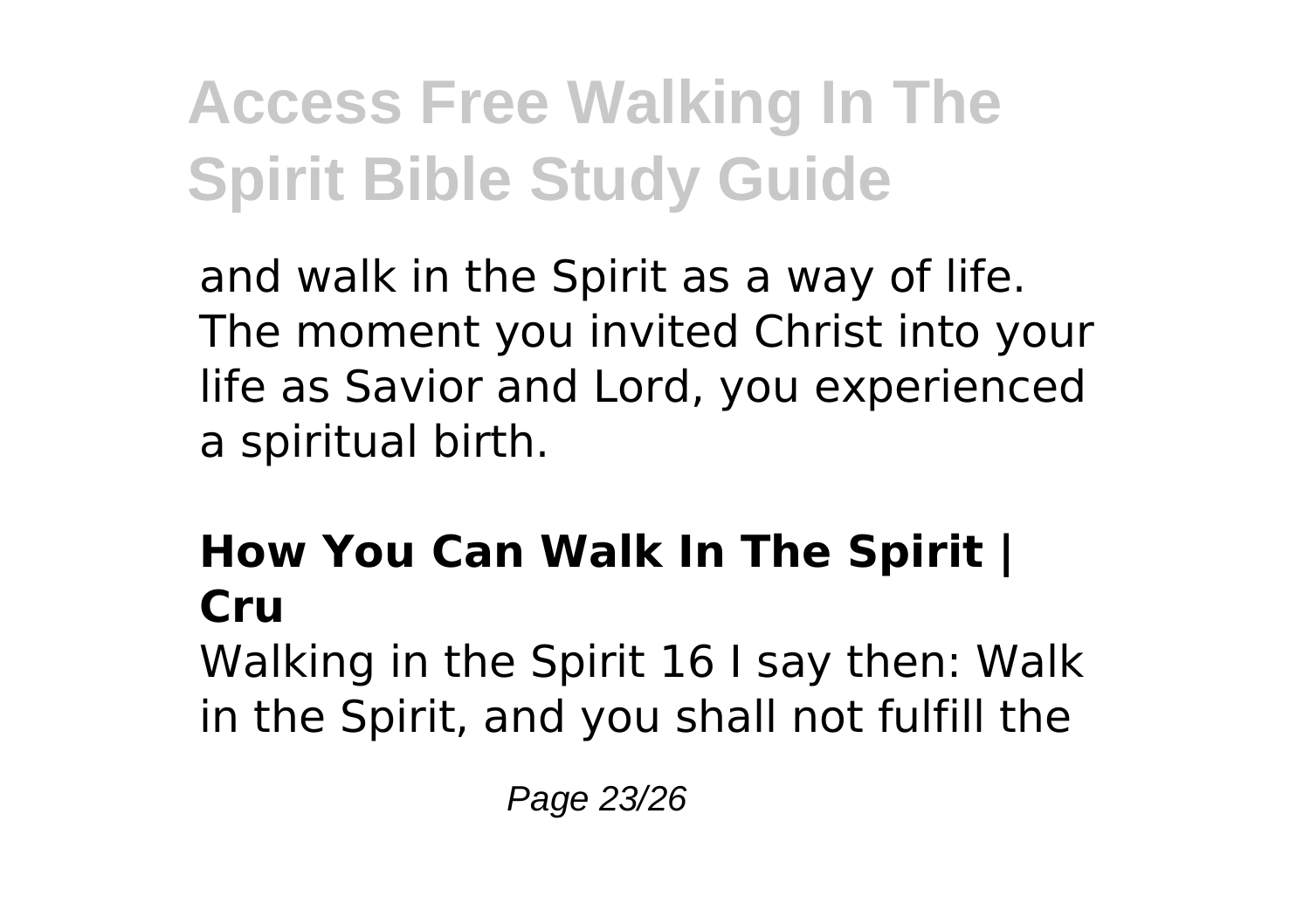lust of the flesh. 17 For the flesh lusts against the Spirit, and the Spirit against the flesh; and these are contrary to one another, so that you do not do the things that you wish. 18 But if you are led by the Spirit, you are not under the law.

#### **Galatians 5:16-18 NKJV - Walking in the Spirit - Bible Gateway**

Page 24/26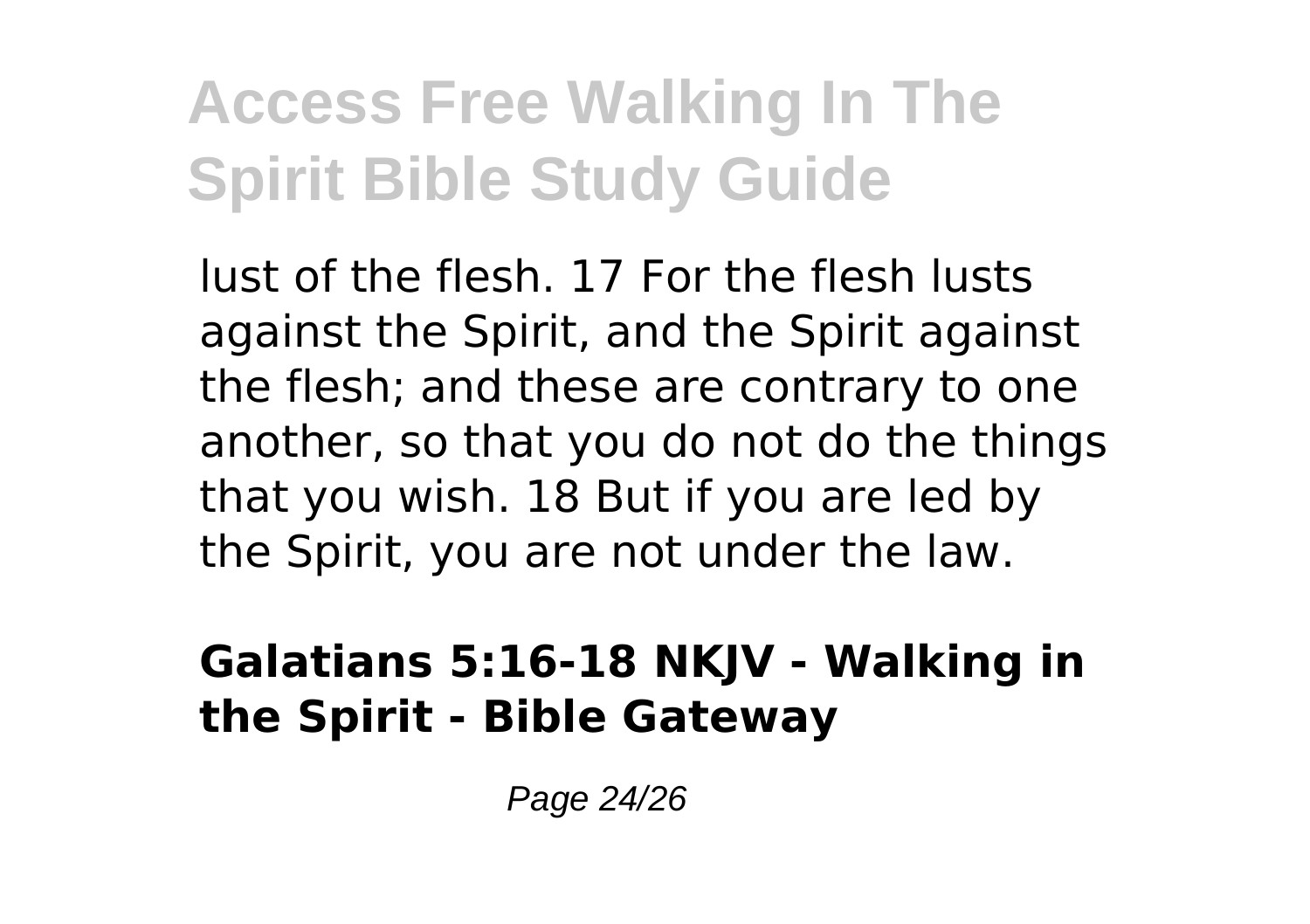Walking in the Spirit, in the awareness, the blessing, and the counsel of God is the desire of every earnest Christian. It was no mistake that the desert loomed large in the lives of the prophets of God, who lived for his presence. Jesus also withdrew into the desert, endured the temptations of Satan and came out again empowered by God.